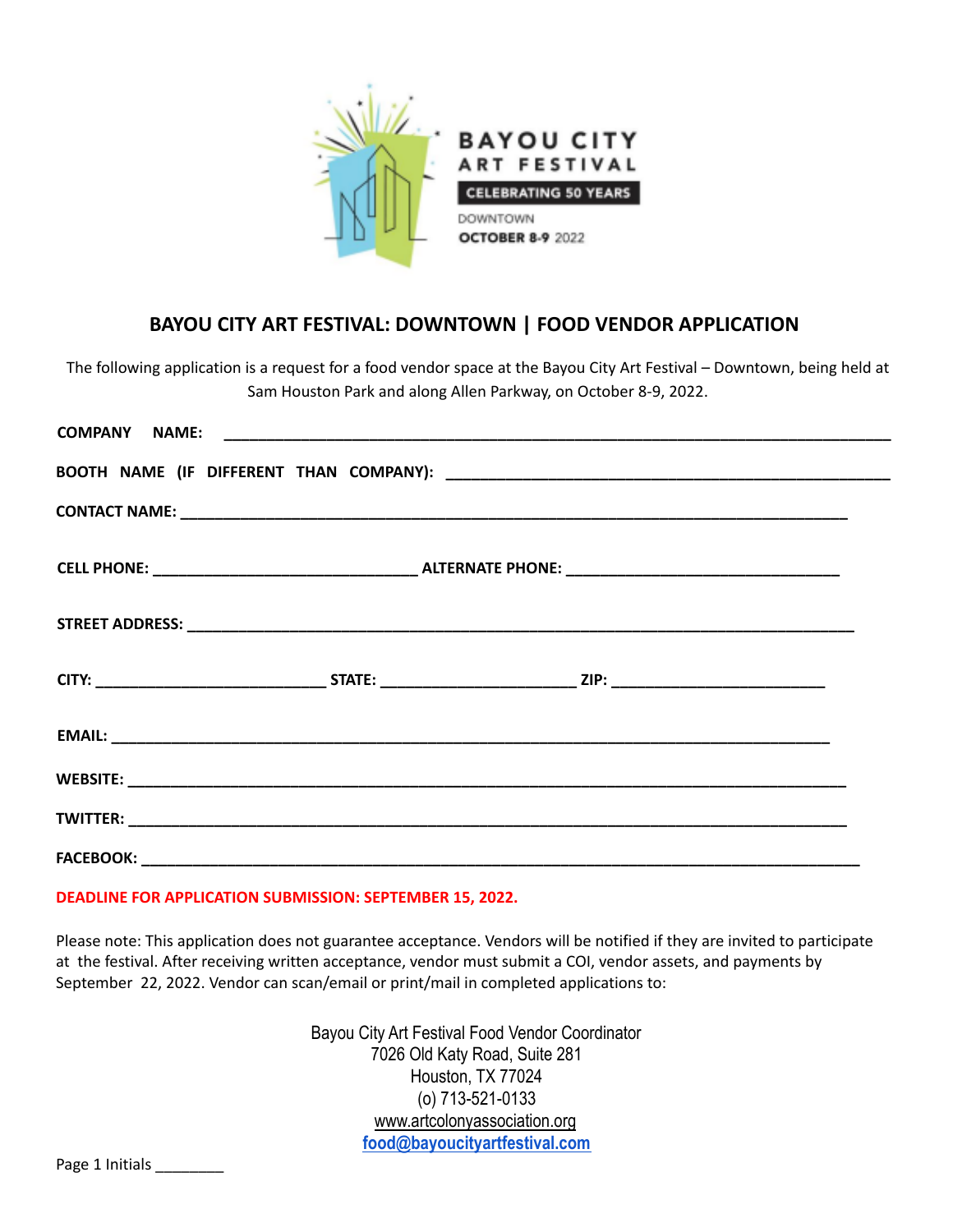### **SPACE RENTAL AGREEMENT**

**Please read carefully.** This agreement will be enforced to ensure the best possible, profitable participation for all vendors. (The "Agreement" or "Contract")

#### **SPACE RENTAL FEES**

The space rental for a food operations vendor will be a flat fee and commission-based structure combined. With the exception of food trucks and carts, all vendors must rent the tents for their booth space from Art Colony Association, Inc. Please see the Space Rental Breakdown for the details of tent sizes, booth fees, and corresponding prices.

Sales will be recorded each day and all sales will be closed out on Sunday at 6 pm. All vendors should meet at the designated meeting spot to check out. Check out for vendors will include submitting a total inventory for the day.

Price Includes: 42-inch-high booth front with serving counter, signage, tent set up and removal, one 20-amp plug, and health permit.

Not Included: flooring, tables, fire extinguishers, chairs, propane permit fee, additional electrical fees.

### **Security and Cleaning Deposit**

Vendor's initial security deposit will be returned only after visual inspection and written release by Art Colony Association, Inc. management. This must be done in person Sunday, October 9th, unless otherwise coordinated by Leigh-Anne McQuitty.

### Reasons for Immediate FORFEITURE OF DEPOSIT:

- Incorrectly disposing of any oils or coals (must be removed from the premises and disposed of safely by vendor). Not checking out with the Art Colony Association, Inc. vendor coordinator nightly.
- Leaving litter and/or food debris in and around booth.
- Cancellation by vendor after acceptance on or after September 15th, 2022.
- Contaminating a recycling or composting bin or dumpster with landfill trash.
- Disposing of grey water anywhere other than a grey water tank.
- Driving without an escort on festival grounds.
- Theft or deception whether through inventory manipulation, POS manipulation, or by selling products not approved by Art Colony Association, Inc.

These actions shall be considered a material breach in which case the vendor will lose the right to their assigned space and will be escorted off the event site. The vendor may be subject to additional fees if the infractions total more than the entirety of the security and cleaning deposit.

#### **HOURS OF OPERATION**

Saturday & Sunday, October 8-9, 2022: 10am-6pm.

Page 2 Initials \_\_\_\_\_\_\_\_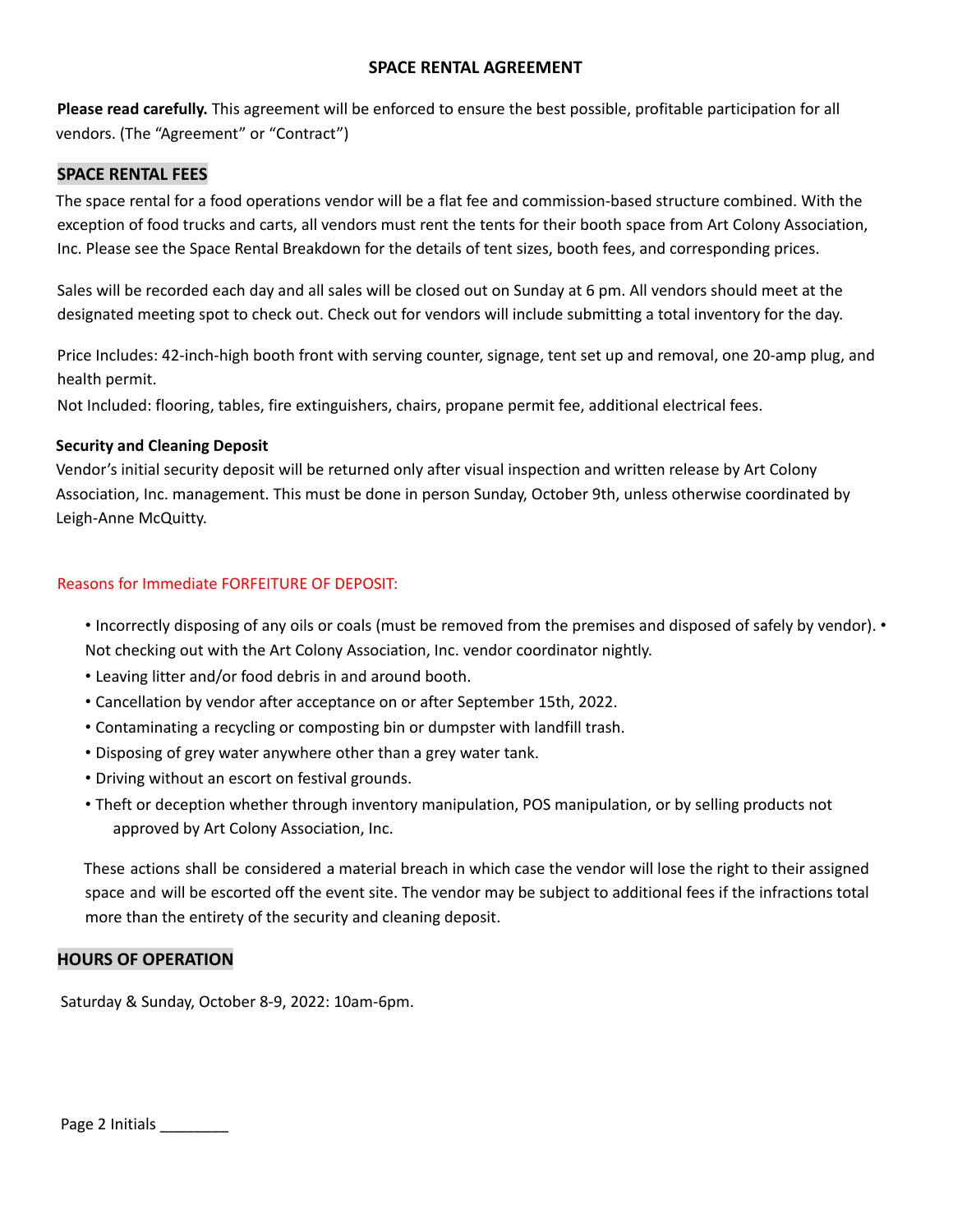### **SPACE ASSIGNMENTS**

Art Colony Association, Inc. has complete control of event diagrams and space assignment. Art Colony Association, Inc. reserves the right to make modifications on event diagrams that are believed to be accurate but only warranted to be approximate. Art Colony Association, Inc. reserves the right to assign space in such a manner as it deems appropriate.

#### **AUTHORIZING AGENT**

All vendors will have an appointed agent or agents with full authority to represent the Vendor in its business with Art Colony Association, Inc. This Agreement shall bind the respective parties and their representatives. Vendor may not assign its rights or delegate its duties without the prior written consent of Art Colony Association, Inc.

#### **ASSIGNMENT, SUBLETTING OF EVENT SPACE**

No vendor shall assign, sublet, or share the event space allotted without the knowledge and written consent of Art Colony Association, Inc. No products, parts, accessories, or other goods, souvenirs, catalogs, etc. bearing names or other forms of advertising other than that of the vendor may be displayed. No firm or organization not assigned an event space will be permitted to solicit business within the event areas. No "non-food" merchandize is to be sold unless approved by both Art Colony Association, Inc. and the Parties.

### **STAFF CREDENTIALS**

Each vendor will receive up to ten credentials per location for entry to the front of the house for working personnel. All working passes received are for legitimate working personnel only. Misuses, resale, or gifting is strictly prohibited and will be considered a material breach.

#### **SUPPORT VEHICLE PARKING**

Please list the exact dimensions and details of your support trucks and trailers on Space Rental Breakdown Page. If vendor does not provide accurate information, there will not be space provided for that vehicle. Vendor will receive 2 passes for parking. Please bring dollies and wagons if you need to access product from your vehicle any time beyond the morning load in. No personal parking is provided on-site. No parking is available directly behind or beside booths/trucks.

#### **LOAD IN & LOAD OUT**

The Load-in will be divided by time and location on site determined at a date closer to the show. Load out must be on October 9<sup>th</sup>, 2022 immediately following the close of the show. Art Colony Association, Inc. will work closely with the show and all vendors to provide the necessary information in a timeframe that will allow for vendor planning. Daily Load in on show days is from 7 A.M. - 8:30 A.M. No vehicle movement after 8:30 A.M. All food trucks must be on-site, and all support vehicles must be off-site, by 8:30 AM on show days, without exception.

#### **ORDINANCES**

Fire Regulations, health, and other applicable ordinances must be observed. It is solely the vendors' responsibility to comply with all applicable fire, health, and other codes and ensure that they are observed. Vendor must also comply with all requirements imposed by Art Colony Association, Inc.

#### **HEALTH PERMIT**

Art Colony Association, Inc. will obtain a temporary health permit for each vendor at the event; the fee is included in the booth fee. All vendors must be in compliance with the Houston Health Department special event requirements.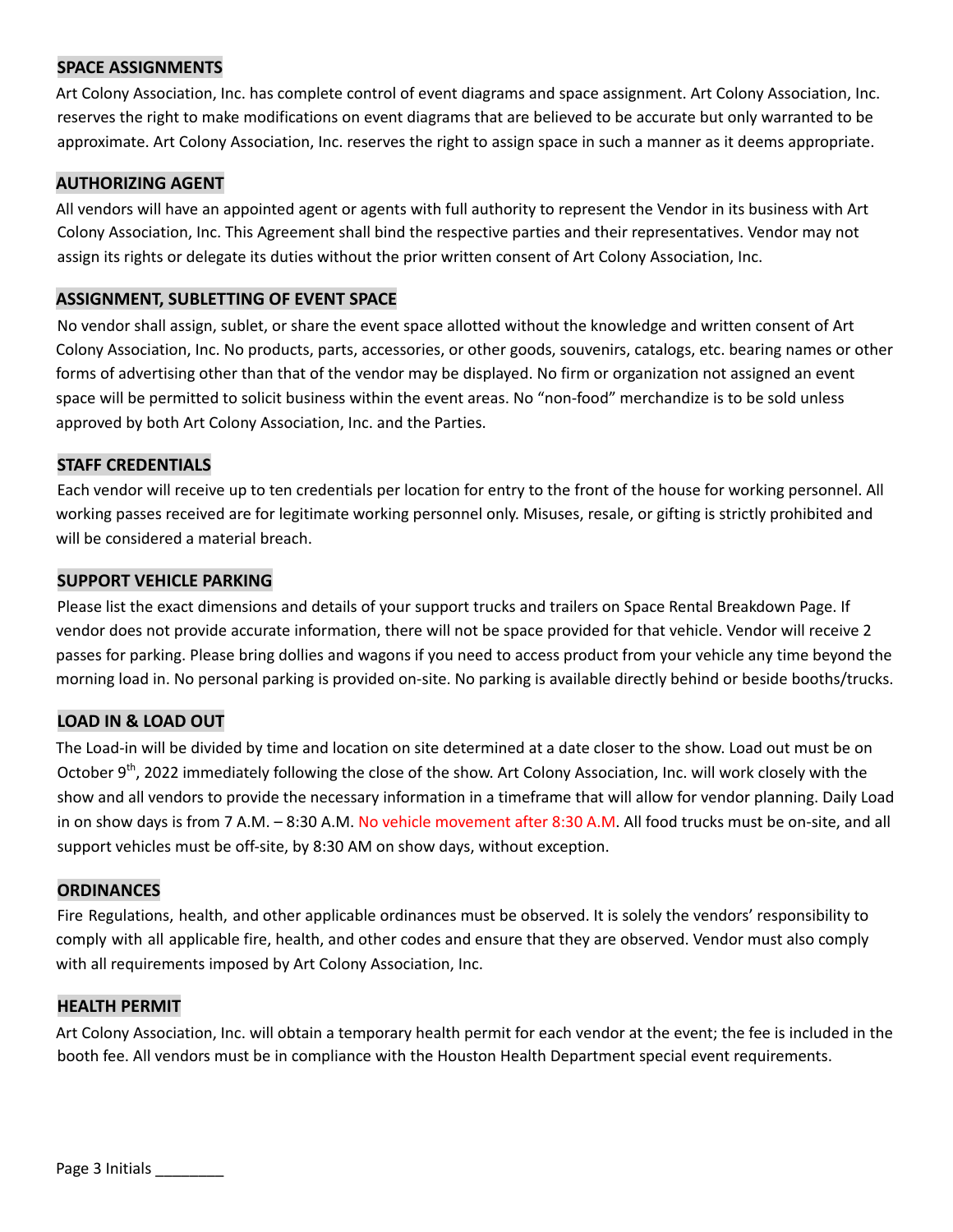# **PROPANE**

Vendors are required to abide by all fire safety laws set by the state, city, and county fire departments. Vendor is responsible for having required fire extinguishers, tanks, and hoses inspected by a local, reputable company. If a vendor is utilizing propane while cooking there will be an additional fee which is subject to change, but will be no less than \$200 per booth. If a vendor is in need of propane call CWS Propane at (936) 441-4328 to rent certified propane tanks. CWS Propane must do the initial propane hook up with the Fire Marshalls upon inspection.

1. All tanks must be removed from the park once the event has ended each night.

2. The Fire Marshall will allow up to 60lb tanks only.

3. Propane Express will hook up and disconnect all food tent tanks. Food trucks have been inspected when receiving their medallions, so no tech hook up is required.

# **SECURITY**

General roving security will be provided throughout the event site. Should the vendor require dedicated spot security, said security shall be subject to Festival and Art Colony Association, Inc. approval and will be the vendors' responsibility.

### **SIGNAGE**

Art Colony Association, Inc. will provide tented vendors with name and menu signage. Tented vendors are required to use the signage provided to them to keep a uniform look amongst concessionaires. Food trucks are responsible for their own signage. Art Colony Association, Inc. reserves the right to prohibit the display of any article that is not keeping in the nature and character of the event.

### **USE OF SPACE**

Art Colony Association, Inc. reserves the right to restrict exhibits because of safety, noise, method of operation, materials, or for any exhibit that, in the opinion of Art Colony Association, Inc. , may detract from the general character of the event as a whole. All equipment and heavy machinery must be cleared in advance with Art Colony Association, Inc. staff. Art Colony Association, Inc. reserves the right to prohibit any equipment that is deemed unsafe or appears unreasonable in Art Colony Association, Inc. 's judgment. Any demonstration or activity that causes annoyance to neighboring vendors such as flashing lights, noise, or result in the obstruction of walk space in the front or back of booth will not be permitted.

# **SALE OF PRODUCT**

Vendors are responsible for all cash transactions, sales tax, and personal cash needs. Only products on the application can be sold. Vendors cannot charge sales tax in addition to the listed menu item price. Vendors are prohibited from altering menu items or prices throughout the duration of the event. Please ensure that all menu items are spelled correctly and listed in the menu section. The items listed on the application will be used to settle any disputes between Art Colony Association, Inc. and Vendor regarding menu items and prices. Vendor must continue to sell during the hours of operation. For every hour the vendor is not operating, whether it is a result of running out of food, an equipment issue, or failure to comply with local regulations, vendor will be charged the "expected sales" based on the hours of BUSINESS TRANSACTIONS PRIOR TO CLOSURE.

#### **MEAL TICKETS**

Each vendor must accept, without reimbursement, at least 5 meal tickets created by Art Colony Association, Inc., redeemable at any time during Festival operations. Meal tickets will have vendor name, Art Colony Association, Inc. and show logos.

Page 4 Initials \_\_\_\_\_\_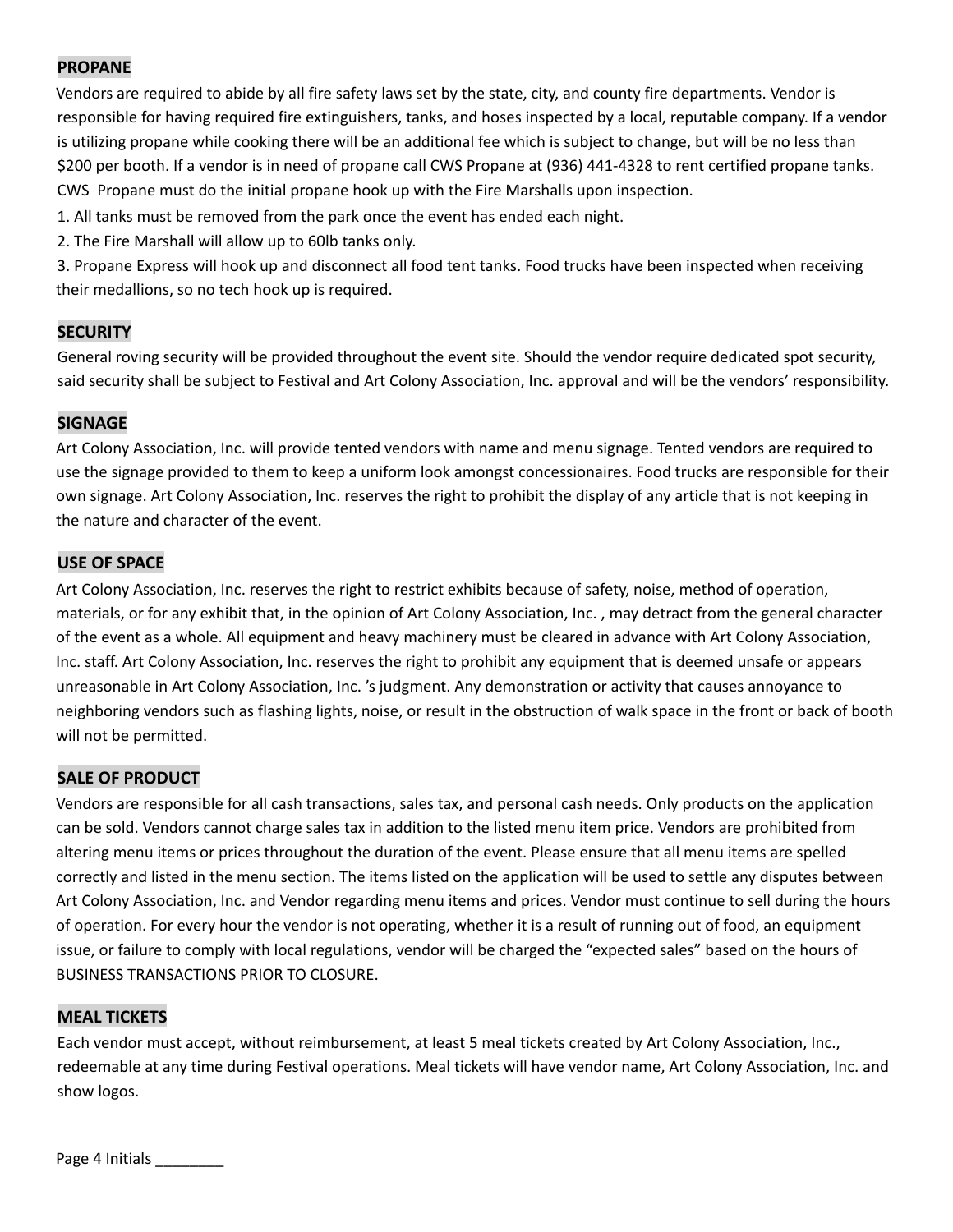### **BEVERAGES**

Vendors cannot sell any bottled, canned or fountain beverages, including water. A request to sell specialty beverages(fresh brewed iced tea, coffee, fresh lemonade, etc.) must be submitted in writing for approval to Art Colony Association, Inc. All vendors with specialty beverages will pay commission on those sales. Vendors may not give away beverages as part of any offer to its customers.

#### **MENU CONFLICTS**

Art Colony Association, Inc. makes no claims nor intends to offer any vendor exclusivity on any item. Art Colony Association, Inc. will contract with vendors based on what is best for the event. Only items with the written consent of Art Colony Association, Inc. can be sold. In some cases, vendor may be able to pay for exclusivity on a product.

#### **MENU**

List food & drink items to be sold EXACTLY as it should be entered into your vendor menu profile. For tented vendors, these menu items will also be printed on your exterior booth signage. (Vendors will not see a proof before printing):

**\_\_\_\_\_\_\_\_\_\_\_\_\_\_\_\_\_\_\_\_\_\_\_\_\_\_\_\_\_\_\_\_\_\_\_\_\_\_\_\_\_\_\_\_\_\_\_\_\_\_\_\_\_\_\_\_\_\_\_\_\_\_\_\_\_\_\_\_\_\_\_\_\_\_\_\_\_\_\_\_\_\_\_\_\_\_\_\_\_\_\_\_\_\_\_**

**\_\_\_\_\_\_\_\_\_\_\_\_\_\_\_\_\_\_\_\_\_\_\_\_\_\_\_\_\_\_\_\_\_\_\_\_\_\_\_\_\_\_\_\_\_\_\_\_\_\_\_\_\_\_\_\_\_\_\_\_\_\_\_\_\_\_\_\_\_\_\_\_\_\_\_\_\_\_\_\_\_\_\_\_\_\_\_\_\_\_\_\_\_\_\_\_**

**\_\_\_\_\_\_\_\_\_\_\_\_\_\_\_\_\_\_\_\_\_\_\_\_\_\_\_\_\_\_\_\_\_\_\_\_\_\_\_\_\_\_\_\_\_\_\_\_\_\_\_\_\_\_\_\_\_\_\_\_\_\_\_\_\_\_\_\_\_\_\_\_\_\_\_\_\_\_\_\_\_\_\_\_\_\_\_\_\_\_\_\_\_\_\_**

**\_\_\_\_\_\_\_\_\_\_\_\_\_\_\_\_\_\_\_\_\_\_\_\_\_\_\_\_\_\_\_\_\_\_\_\_\_\_\_\_\_\_\_\_\_\_\_\_\_\_\_\_\_\_\_\_\_\_\_\_\_\_\_\_\_\_\_\_\_\_\_\_\_\_\_\_\_\_\_\_\_\_\_\_\_\_\_\_\_\_\_\_\_\_\_**

**\_\_\_\_\_\_\_\_\_\_\_\_\_\_\_\_\_\_\_\_\_\_\_\_\_\_\_\_\_\_\_\_\_\_\_\_\_\_\_\_\_\_\_\_\_\_\_\_\_\_\_\_\_\_\_\_\_\_\_\_\_\_\_\_\_\_\_\_\_\_\_\_\_\_\_\_\_\_\_\_\_\_\_\_\_\_\_\_\_\_\_\_\_\_\_**

**\_\_\_\_\_\_\_\_\_\_\_\_\_\_\_\_\_\_\_\_\_\_\_\_\_\_\_\_\_\_\_\_\_\_\_\_\_\_\_\_\_\_\_\_\_\_\_\_\_\_\_\_\_\_\_\_\_\_\_\_\_\_\_\_\_\_\_\_\_\_\_\_\_\_\_\_\_\_\_\_\_\_\_\_\_\_\_\_\_\_\_\_\_\_\_**

**\_\_\_\_\_\_\_\_\_\_\_\_\_\_\_\_\_\_\_\_\_\_\_\_\_\_\_\_\_\_\_\_\_\_\_\_\_\_\_\_\_\_\_\_\_\_\_\_\_\_\_\_\_\_\_\_\_\_\_\_\_\_\_\_\_\_\_\_\_\_\_\_\_\_\_\_\_\_\_\_\_\_\_\_\_\_\_\_\_\_\_\_\_\_\_**

**\_\_\_\_\_\_\_\_\_\_\_\_\_\_\_\_\_\_\_\_\_\_\_\_\_\_\_\_\_\_\_\_\_\_\_\_\_\_\_\_\_\_\_\_\_\_\_\_\_\_\_\_\_\_\_\_\_\_\_\_\_\_\_\_\_\_\_\_\_\_\_\_\_\_\_\_\_\_\_\_\_\_\_\_\_\_\_\_\_\_\_\_\_\_\_**

**\_\_\_\_\_\_\_\_\_\_\_\_\_\_\_\_\_\_\_\_\_\_\_\_\_\_\_\_\_\_\_\_\_\_\_\_\_\_\_\_\_\_\_\_\_\_\_\_\_\_\_\_\_\_\_\_\_\_\_\_\_\_\_\_\_\_\_\_\_\_\_\_\_\_\_\_\_\_\_\_\_\_\_\_\_\_\_\_\_\_\_\_\_\_\_**

**MENU ITEM: MENU DESCRIPTION: (Vegetarian, vegan, Gluten Free, etc.) PRICE: \_\_\_\_\_\_\_\_\_\_\_\_\_\_\_\_\_\_\_\_\_\_\_\_\_\_**

**\_\_\_\_\_\_\_\_\_\_\_\_\_\_\_\_\_\_\_\_\_\_\_\_\_\_\_\_\_\_\_\_\_\_\_\_\_\_\_\_\_\_\_\_\_\_\_\_\_\_\_\_\_\_\_\_\_\_\_\_\_\_\_\_\_\_\_\_\_**

#### **MENU ITEM: MENU DESCRIPTION: PRICE:**

**MENU ITEM: MENU DESCRIPTION: PRICE:**

**MENU ITEM: MENU DESCRIPTION: PRICE:**

**MENU ITEM: MENU DESCRIPTION: PRICE:**

**MENU ITEM: MENU DESCRIPTION: PRICE:**

**MENU ITEM: MENU DESCRIPTION: PRICE:**

**MENU ITEM: MENU DESCRIPTION: PRICE:**

**MENU ITEM: MENU DESCRIPTION: PRICE:**

**MENU ITEM: MENU DESCRIPTION: PRICE:**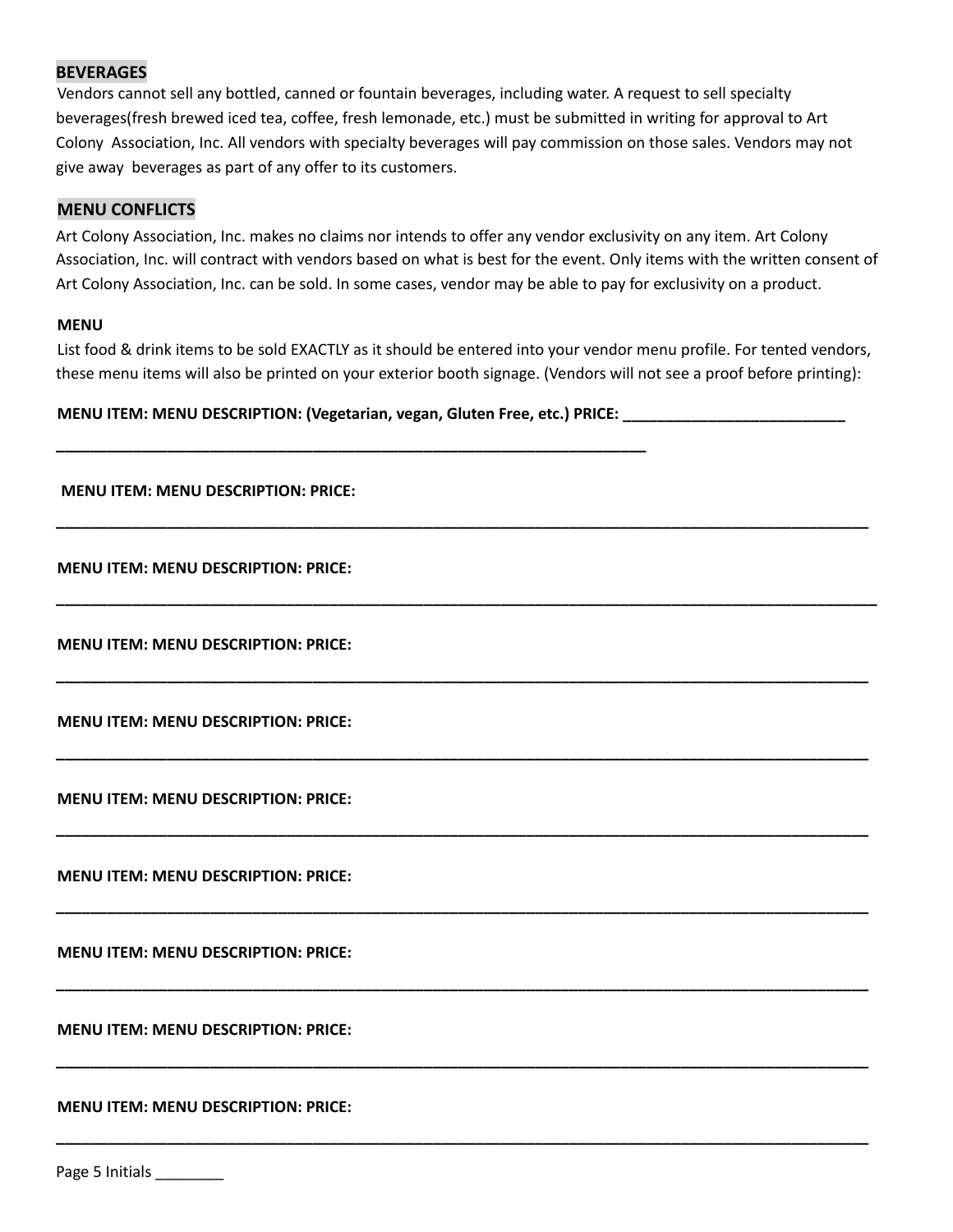# **ELECTRICAL**

Electric power will be provided on site by generators. It is vitally important that the vendor complete the electrical form completely and accurately as additional power will NOT be available after the show build begins. No vendor will be hard wired in. If vendor pulls more power than advanced and a string is tripped more than 2 times, vendor will be fined \$500. In addition to the \$500 fine, the vendor may be charged an additional service fee by the power provider. There are no additional plugs available other than the ones listed here.

Please include description of any personal generator, if applicable, as some generators are not permitted.

### **TYPE OF EQUIPMENT: VOLTAGE: AMPERAGE:**

| TYPE OF EQUIPMENT: VOLTAGE: AMPERAGE:                  |
|--------------------------------------------------------|
| TYPE OF EQUIPMENT: VOLTAGE: AMPERAGE:                  |
| TYPE OF EQUIPMENT: VOLTAGE: AMPERAGE:                  |
| THE DEADLINE FOR ALL POWER REQUESTS IS SEPTEMBER 24th. |

### **THE FOLLOWING ARE THE ONLY AVAILABLE PLUGS ON-SITE:**



Nema #14-50R Nema #21-30R Nema #5-50R; normal plug

**Plugs available are as follows; please check the appropriate one for your operation.**

- **\_\_\_\_ 50 amp RV. Nema # 14-50R, 3p 4w 125 /250 vac**
- **\_\_\_\_ 30 amp. Nema # L21-30r receptacle, 5 wire 120/208 vac**
- **\_\_\_\_ 20 amp. Nema # 5-20r**

Page 6 Initials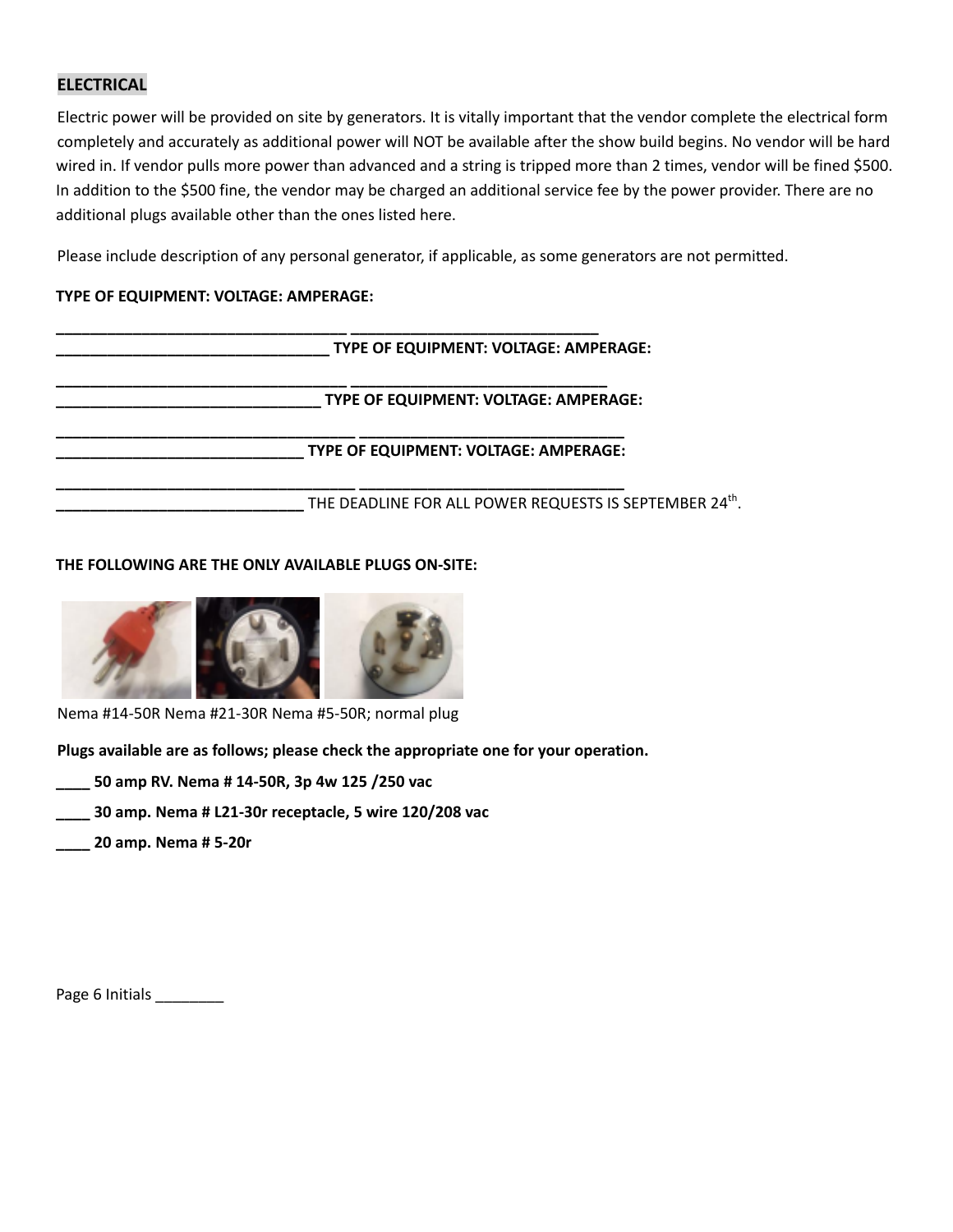#### **LIABILITY**

Neither Art Colony Association, Inc., The City of Houston, nor respective contractors, directors, officers, managers, members, employees, affiliates, licensees, designees, representatives, and corporate sponsors (collectively, the "Art Colony Association, Inc. Indemnified Parties") will be responsible for any injury, loss nor damage that may occur to the Vendor's employees, agents, contractors, representatives, or property from any cause whatsoever. It is the Vendor's responsibility to protect machinery, perishables, and exhibits so that no injury will result to the public visitors, guests, or persons, or property. If property does not appear to be properly maintained, it will be promptly withdrawn from the event site. All property of the Vendor, including foodstuffs and other perishables is understood to remain in vendor's care, custody, and control in transit to, from, or within the confines of the event area subject to Agreement. The vendors, on signing the Agreement expressly release, hold, keep, save harmless and indemnify the foregoing persons and entities, named organizations and committees, and individuals from all claims for such a loss, damage, or injury. Vendors must carry appropriate insurance through such carriers at a minimum of \$1,000,000.00.

#### **INSURANCE**

Vendor must obtain, carry, and keep in full force and effect appropriate insurance, including but not limited to (a) general liability insurance with limits of \$1,000,000.00 per occurrence and \$1,000,000.00 in the aggregate, (b) automobile liability coverage in the amount of \$1,000,000.00 for owned or non-owned vehicles, and (c) either (i) workers compensation coverage or, (ii) if it has no coverage, then (1) proof of any waiver required by applicable law by each employee of Vendor regarding the absence of workers compensation coverage and (2) Vendor hereby agrees to indemnify the Art Colony Association, Inc. Indemnified Parties for all liability to the Art Colony Association, Inc. Indemnified Parties arising from the absence of such coverage. All insurance policies must be issued by a qualified A-VII or better carrier as rated by A.M. Best, Inc. Vendor must provide Art Colony Association, Inc. with certificates evidencing all such insurance no later than ten days prior to the date of the festival.

#### **FORCE MAJEURE**

The Festival will be held at an outdoor venue, and therefore the holding of the festival depends upon fair weather and appropriate governmental authorizations. Accordingly, Art Colony Association, Inc.'s obligations under this Agreement shall be excused by acts of God such as fires, storms, lightning, floods, confiscations, or restraints of governmental (civil or military), strikes or labor disputes, civil disturbances, or any other cause (including the threat of any of the foregoing), that is not within the reasonable control of Art Colony Association, Inc. or not otherwise due to any negligence or willful misconduct of Art Colony Association, Inc. (Each of the foregoing, a "Force Majeure Event"). In case of cancellation of the festival or unavailability of space at the festival sufficient for vendor's purposes due to a Force Majeure Event prior to the festival beginning, the Vendor's sole remedy will be to receive a refund from Art Colony Association, Inc. of all amounts paid by Vendor to Art Colony Association, Inc. as of the date the decision to cancel the festival is made or the date Art Colony Association, Inc. notifies Vendor that space will not be available due to a Force Majeure Event (in either case, the "Determination Date"), in both cases less any expenses already incurred by Art Colony Association, Inc. in preparation for the festival allocable to the booth assigned to Vendor, which Art Colony Association, Inc. agrees to pay to Vendor within ten business days after the Determination Date. After the Festival has begun, any fees paid by or assessed against Vendor will not be reimbursed to Vendor and Vendor assumes the risk of such fees if the festival should be cancelled due to a Force Majeure Event during the festival.

#### **RULES AND REGULATIONS**

If a vendor does not follow the Rules and Regulations set by Art Colony Association, Inc., this contract may be terminated. In the event of a default by the Vendor, the Vendor shall forfeit as liquidated damages the amount paid by the vendor for the event space, regardless of whether or not Art Colony Association, Inc. enters into a further lease for the event space involved.

#### **GOVERNING LAW**

This agreement shall in all respects be governed by the law of the State of Texas.